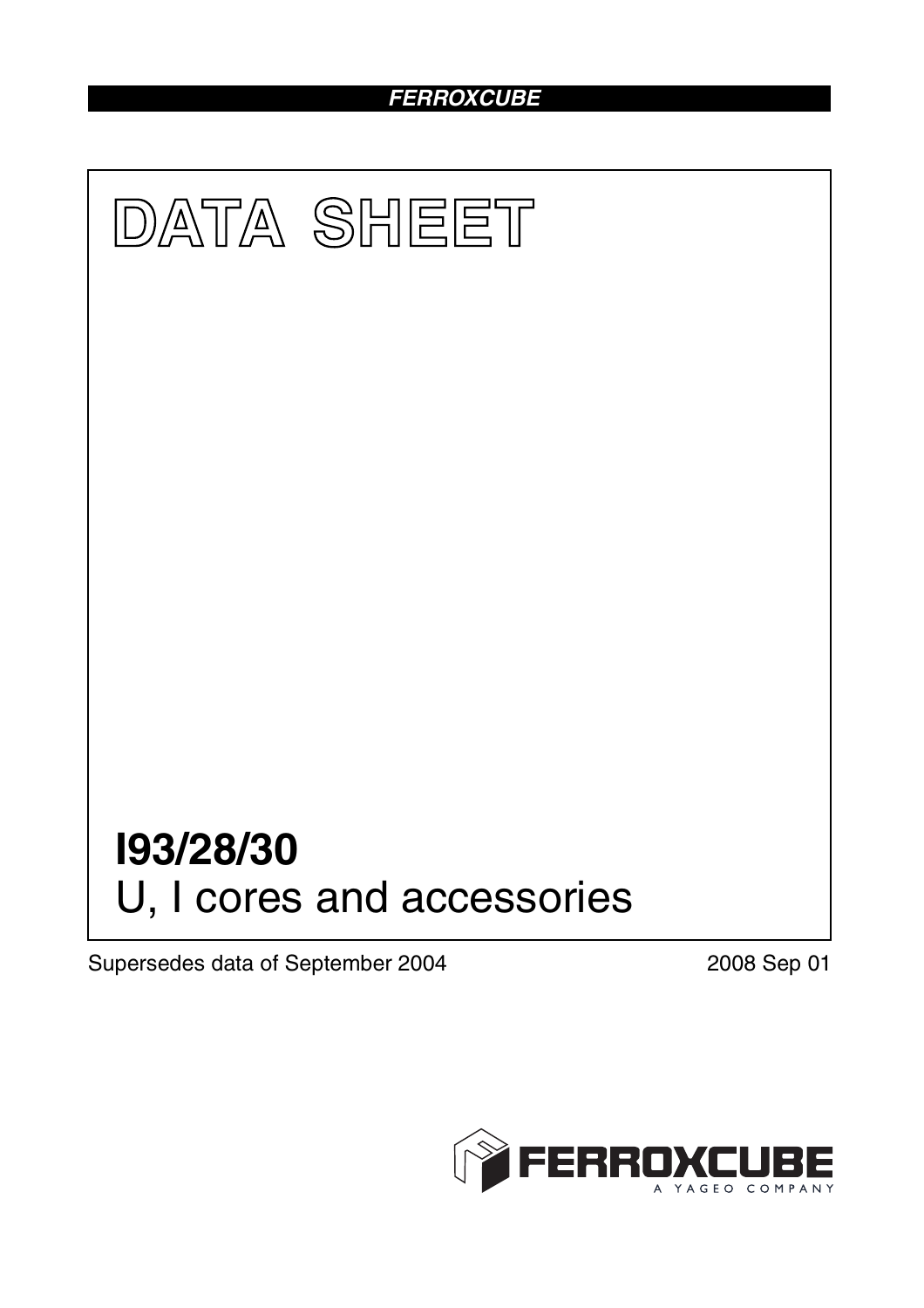# U, I cores and accessories I93/28/30

### **CORE SETS**

#### **Effective core parameters in combination with U93/52/30**

| <b>SYMBOL</b> | <b>PARAMETER</b> | <b>VALUE</b>  | <b>UNIT</b>     |
|---------------|------------------|---------------|-----------------|
| $\Sigma(I/A)$ | core factor (C1) | 0.251         | $mm-1$          |
| $V_{e}$       | effective volume | 175000        | mm <sup>3</sup> |
| $I_e$         | effective length | 210           | mm              |
| Ą,            | effective area   | 836           | mm <sup>2</sup> |
|               | mass of core     | $\approx 370$ | g               |

#### **Effective core parameters in combination with U93/76/30**

| <b>SYMBOL</b>  | <b>PARAMETER</b> | <b>VALUE</b>  | <b>UNIT</b>     |
|----------------|------------------|---------------|-----------------|
| $\Sigma(I/A)$  | core factor (C1) | 0.307         | $mm-1$          |
| $V_{\rm e}$    | effective volume | 217000        | mm <sup>3</sup> |
| $I_e$          | effective length | 258           | mm              |
| A <sub>e</sub> | effective area   | 840           | mm <sup>2</sup> |
|                | mass of core     | $\approx 370$ | g               |



## **Core data**

| <b>GRADE</b> | $A_L$ (nH)                      | μe             | <b>TYPE NUMBER</b> |
|--------------|---------------------------------|----------------|--------------------|
| 3C90         | $10700 \pm 25\%$ <sup>(1)</sup> | $\approx$ 2150 | 193/28/30-3C90     |
|              | $8700 + 25\%$ <sup>(2)</sup>    | $\approx$ 2150 |                    |
| 3C94         | $10700 \pm 25\%$ <sup>(1)</sup> | $\approx$ 2150 | 193/28/30-3C94     |
|              | $8700 + 25\%/2$                 | $\approx$ 2150 |                    |

#### **Notes**

- 1. Measured in combination with *"U93/52/30"*.
- 2. Measured in combination with *"U93/76/30"*.

#### **Properties of core sets under power conditions**

|              | $B(mT)$ at                                      | CORE LOSS (W) at                               |                                                  |
|--------------|-------------------------------------------------|------------------------------------------------|--------------------------------------------------|
| <b>GRADE</b> | $H = 250$ A/m;<br>$f = 25$ kHz;<br>$T = 100 °C$ | $f = 25$ kHz;<br>$B = 200$ mT;<br>$T = 100 °C$ | $f = 100$ kHz;<br>$B = 100 mT$ ;<br>$T = 100 °C$ |
| 3C90         | $\geq$ 330                                      | < 24(1)                                        | $\leq 31^{(1)}$                                  |
|              | $\geq$ 330                                      | $\leq$ 28 <sup>(2)</sup>                       | $\leq 38^{(2)}$                                  |
| 3C94         | $\geq$ 330                                      |                                                | $\leq$ 24(1)                                     |
|              | $\geq$ 330                                      |                                                | $\leq 30^{(2)}$                                  |

#### **Notes**

- 1. Measured in combination with *"U93/52/30"*.
- 2. Measured in combination with *"U93/76/30"*.